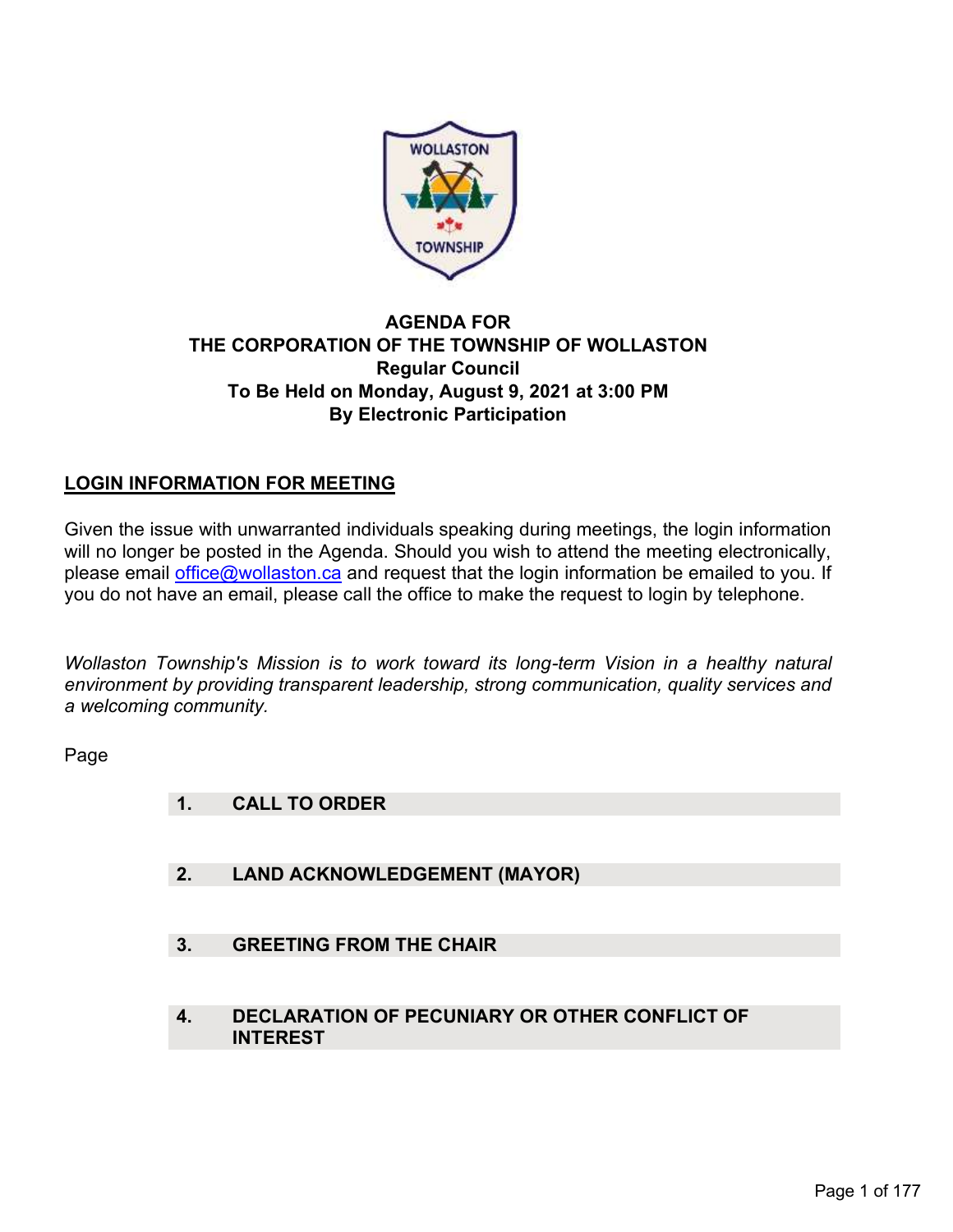## 5. ADOPTION OF AGENDA AND ANY NEW BUSINESS

#### 6. APPROVAL OF MINUTES FROM REGULAR MEETING OF COUNCIL

 5 - 16 6.1. Minutes of the Regular Meeting of Council held on July 12, 2021 and Special Meeting of Council held on July 26, 2021. Minutes JULY 12-2021 Minutes JULY 26-2021 **6. APPROVAL OF MINUTES FROM REGULAR MEETING OF CC**<br>
5 - 16 6.1. Minutes of the Regular Meeting of Council held on July 12, 2021<br>
Special Meeting of Council held on July 26, 2021.<br>
<u>Minutes JULY 12-2021</u><br> **7. BUSINESS** 

## 7. BUSINESS ARISING FROM MINUTES

## 8. DELEGATIONS TO THE COUNCIL

- 17 8.1. Lisa Fiorotto-Bickert, Director of Operations Safe Use Hastings 15 minutes Delegation - Lisa Fiorotto-Bickert - Safe Use Site
- 2020 Post-Audit Letter (001) 2020 Wollaston Financial Statements Audit presentation to council Aug 9 2021 9 - 106 Minutes JULY 12-2021<br>
Minutes JULY 26-2021<br>
Minutes JULY 26-2021<br>
7. BUSINESS ARISING FROM MINUTES<br>
8. DELEGATIONS TO THE COUNCIL<br>
17 8.1. Lisa Fiorotto-Bickert, Director of Operations Safe Use Has<br>
minutes<br>
Delega
- Delegation Friends of Nellie Lunn Park Friends of Nellie Lunn presentation for Wollaston Council August 9 2021

# 9. STAFF REPORTS

#### 9.1. Clerk

107 - 110 9.1.1. CLERK - AUGUST 09-2021

#### 9.2. Treasurer

111 - 112 9.2.1. Treasurer Report August 2021

# 9.3. Public Works/Waste Site

 113 - 114 9.3.1. Public Works Report ROAD AND WASTE SITE - AUG 09-2021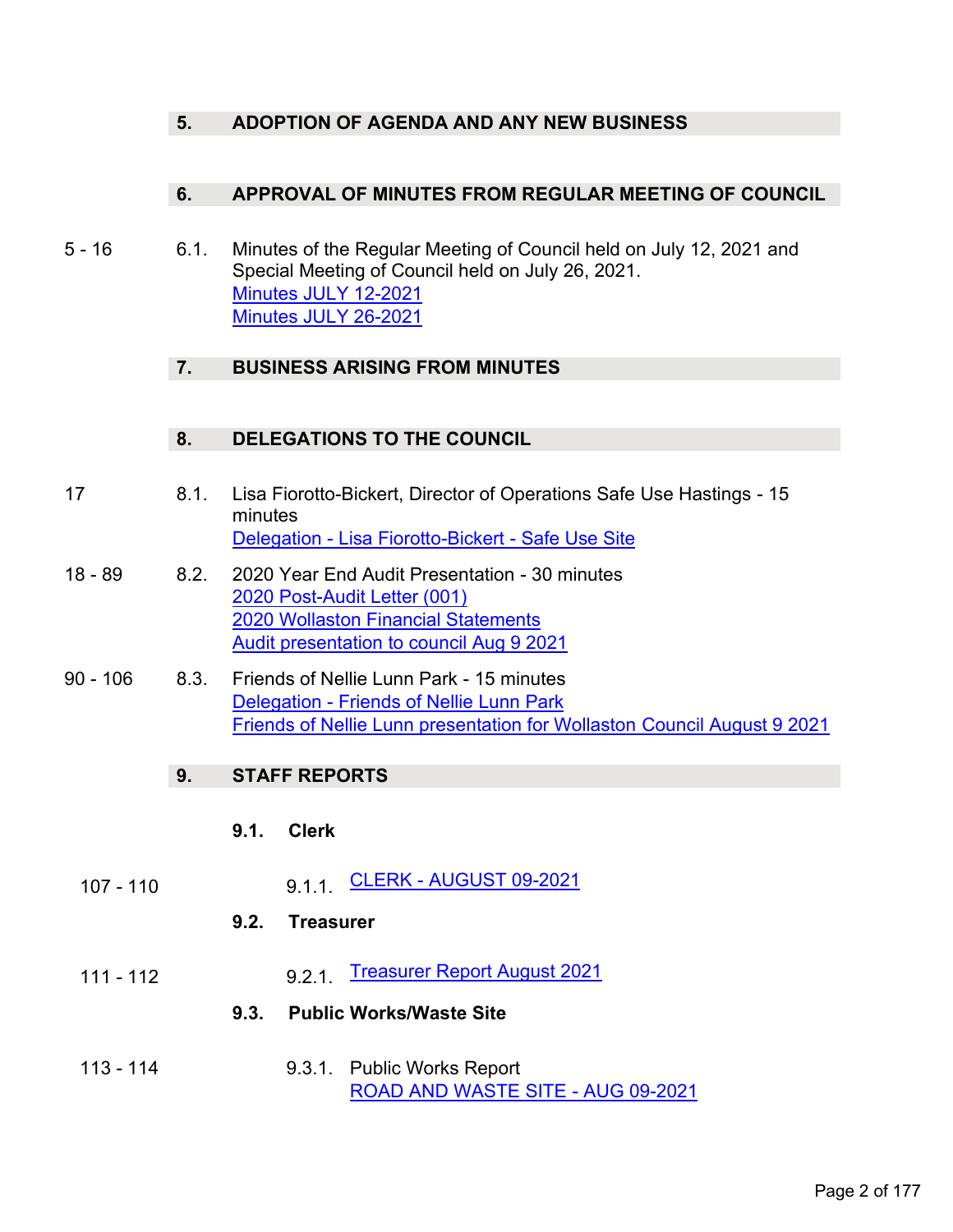|             |     | 9.4.                                                                                                                   |                                                                                                         | <b>Chief Building Official</b>                                                                                                  |  |
|-------------|-----|------------------------------------------------------------------------------------------------------------------------|---------------------------------------------------------------------------------------------------------|---------------------------------------------------------------------------------------------------------------------------------|--|
| 115         |     |                                                                                                                        | 9.4.1.                                                                                                  | CBO REPORT - AUGUST 09-2021                                                                                                     |  |
|             |     | 9.5.                                                                                                                   | <b>Fire Chief</b>                                                                                       |                                                                                                                                 |  |
| 116         |     |                                                                                                                        | 9.5.1.                                                                                                  | <b>FIRE REPORT - MAY 2021</b>                                                                                                   |  |
|             |     | 9.6.                                                                                                                   | <b>Council</b>                                                                                          |                                                                                                                                 |  |
| $117 - 119$ |     |                                                                                                                        | 9.6.1.                                                                                                  | MAYOR'S REPORT - AUG 09-2021<br>MAYOR'S REPORT - AUG 09-2021 - SAFE USE SITE                                                    |  |
| 120 - 125   |     |                                                                                                                        | 9.6.2.                                                                                                  | <b>DEPUTY MAYOR'S REPORT</b><br>DEPUTY MAYOR COLTON - DOG POUND DRAFT<br><b>MINUTES</b><br>DEPUTY MAYOR COLTON - NORTH HASTINGS |  |
|             |     |                                                                                                                        |                                                                                                         | <b>PUBLIC LIBRARY</b>                                                                                                           |  |
|             | 10. |                                                                                                                        |                                                                                                         | <b>ITEMS FOR DISCUSSION AND MOTIONS</b>                                                                                         |  |
| $126 - 165$ |     |                                                                                                                        | 10.1. Clerk's Report - Nellie Lunn Park Land<br>REPORT FROM CLERK - NELLIE LUNN PARK LAND - AUG 09-2021 |                                                                                                                                 |  |
| $166 - 167$ |     | 10.2. Clerk's Report - Demolition of Property at 5477 Highway 620<br>REPORT - DEMOLITION 5477 HWY 620 - AUGUST 09-2021 |                                                                                                         |                                                                                                                                 |  |
|             | 11. |                                                                                                                        | <b>ITEMS TO BE READ</b>                                                                                 |                                                                                                                                 |  |
|             |     |                                                                                                                        |                                                                                                         | Items to be brought forward for discussion and/or motion if necessary                                                           |  |
|             |     |                                                                                                                        |                                                                                                         |                                                                                                                                 |  |

- 168 11.1. Clerk REPORT - BOTTLE RETURNS - AUG 09-2021
- 169 11.2. Councillor Fuerth NOTICE OF MOTION - RFPS

# 12. CORRESPONDENCE FOR COUNCIL INFORMATION

- 170 171 12.1. CORRESPONDENCE CABHC News Aug 2021
- 172 173 12.2. CORRESPONDENCE Chairs Message to Heads of Council July 30 2021
- 174 176 12.3. CORRESPONDENCE Ontario Connects EOWC EOMC EORN media release final July 19